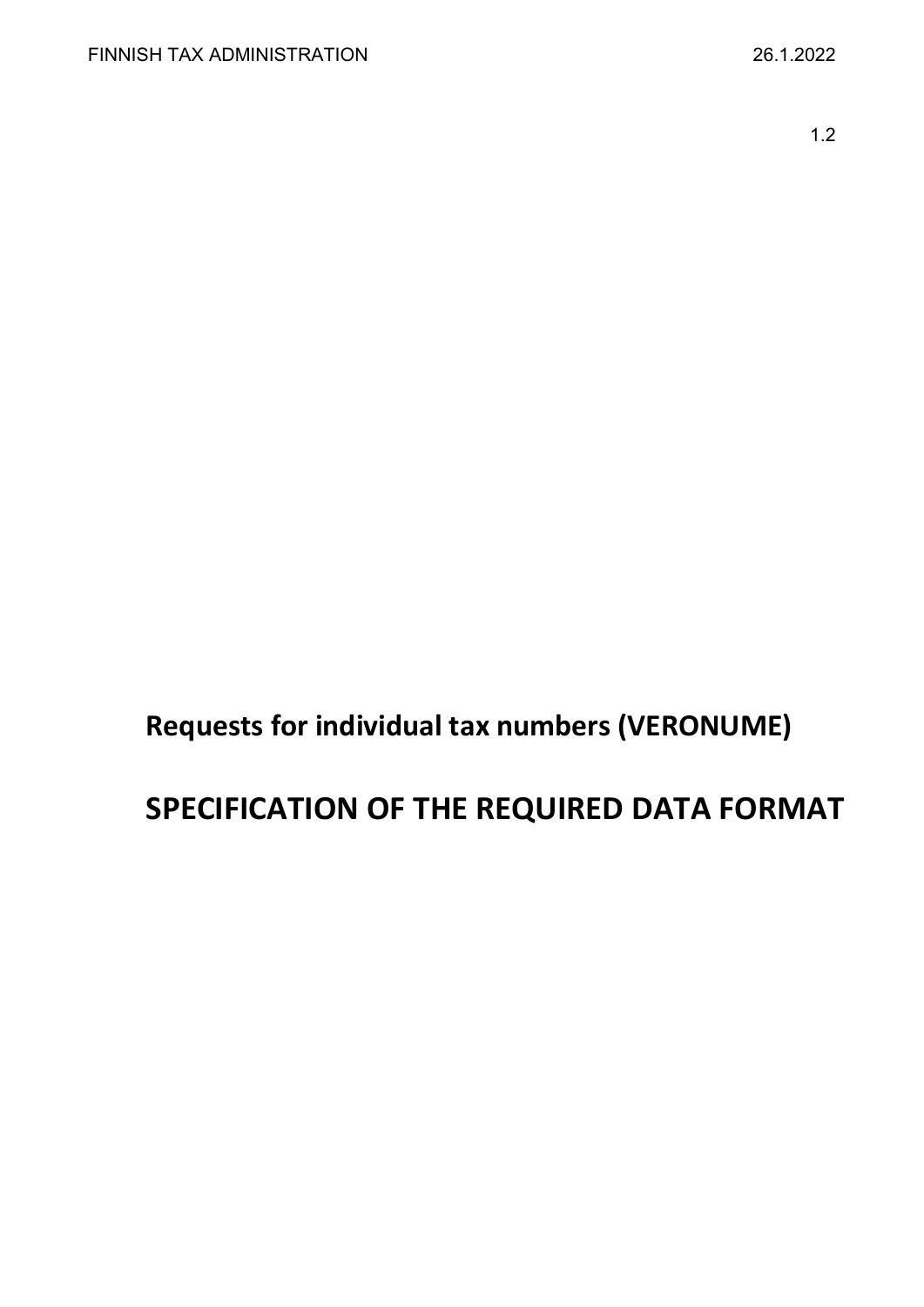## **Table of contents**

| 1.             | <b>INTRODUCTION</b>                                               | $\overline{2}$ |
|----------------|-------------------------------------------------------------------|----------------|
| $2^{\circ}$    | <b>DESCRIPTION OF THE INFORMATION FLOW AND SUBMITTAL OF FILES</b> | $\mathbf{2}$   |
| $\mathbf{3}$   | <b>PERIOD OF VALIDITY</b>                                         | 3              |
| 4              | <b>COMBINED INFORMATION FLOWS</b>                                 | 3              |
| 5              | LIST OF CHANGES ON THE PREVIOUS VERSION                           | 3              |
|                | 6 LIST OF THE DATA CONTENT                                        | 4              |
| 7 <sup>7</sup> | <b>AUTOMATED CHECK PROCESSES</b>                                  | 5              |
| 8              | <b>MESSAGES</b>                                                   | 5              |
| 9              | <b>IDENTIFIER FOR SUCCESSFUL/NON-SUCCESSFUL REQUEST</b>           | 5              |
| 10             | <b>EXAMPLE</b>                                                    | 5              |

## **Version history**

| <b>Date</b> | <b>Version</b> | <b>Description</b>                                                                               |
|-------------|----------------|--------------------------------------------------------------------------------------------------|
| 26.1.2022   | 1.2            | Updates due to the newly required registration of the tax number<br>in the shipbuilding industry |
| 11.6.2012   | 1.1            | First published version                                                                          |
| 29.10.2021  |                | References to Katso have been removed.                                                           |

## <span id="page-1-0"></span>**1 INTRODUCTION**

This guidance explains the structure of the required inbound file and the check procedures that follow. For more information, see [General description for](https://www.vero.fi/globalassets/tietoa-verohallinnosta/ohjelmistokehittajille/finnish-tax-administration_electronic-filing-of-information-returns-general-description.pdf)  [electronic filing of information returns \(pdf\)](https://www.vero.fi/globalassets/tietoa-verohallinnosta/ohjelmistokehittajille/finnish-tax-administration_electronic-filing-of-information-returns-general-description.pdf) *(tax.fi > About us > IT developers > Data format specifications > General description for electronic filing of information returns)*.

## <span id="page-1-1"></span>**2 DESCRIPTION OF THE INFORMATION FLOW AND SUBMITTAL OF FILES**

Employers who have workers on their construction sites or dockyards and shipyards can request the Tax Administration to send the worker's individual Tax Numbers to the employer and to enter the worker in the public register of tax numbers.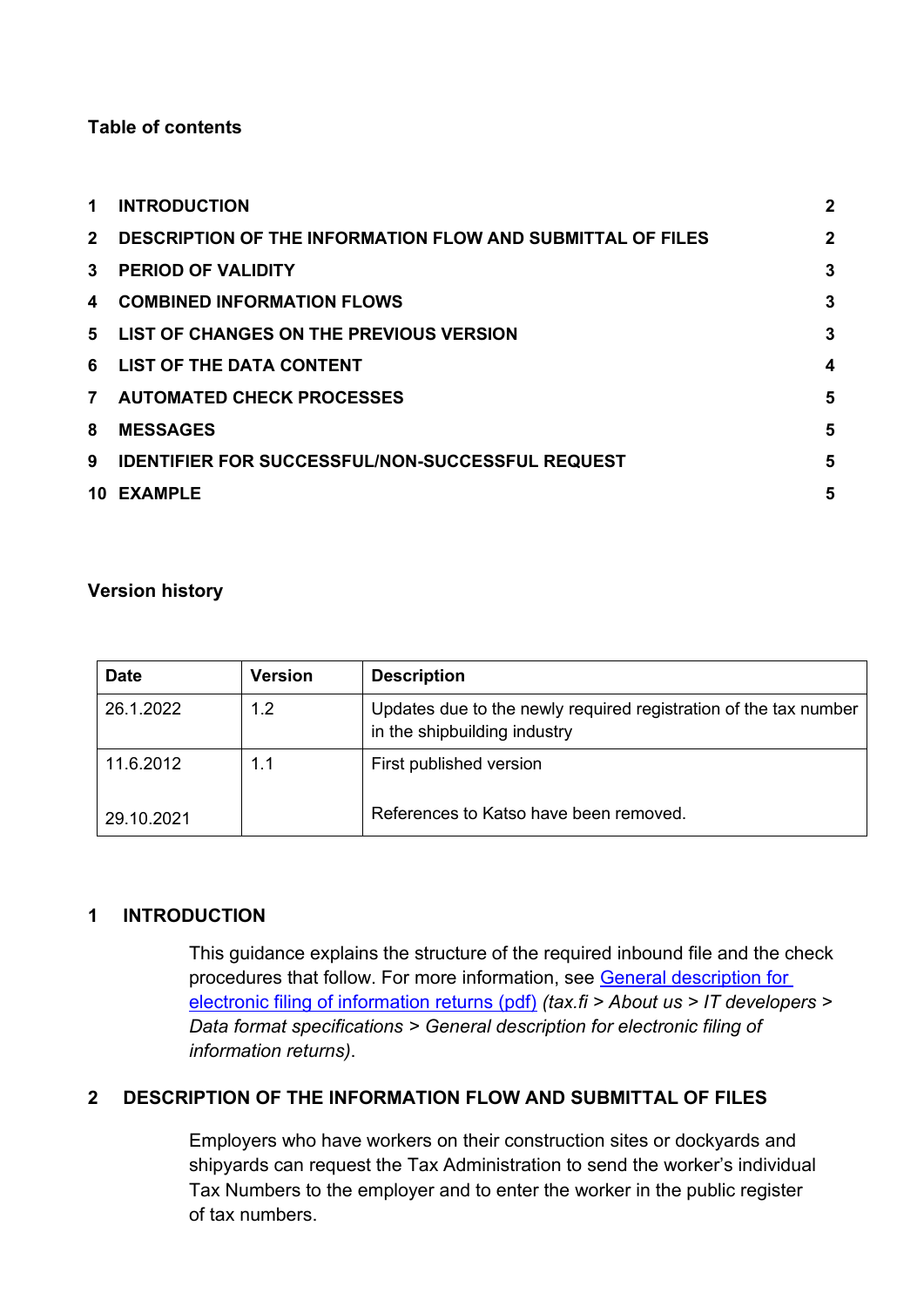The employer makes the request electronically through the Ilmoitin.fi service  $(i$ lmoitin.fi) by submitting a file according to this data file specification. The Tax Administration adds the tax numbers to the request file and sends the data back to the employer through Ilmoitin.fi.

Based on the Business ID of the filer, the answer file will include corresponding sets of data in answer to the filer's request. The party requesting the Tax Numbers can use this identifier to differentiate between various employers/sub-accounting units.

To check the method of identification required by this information flow, the role required and where in the flow the authorisation is checked, go to Ilmoitin.fi [Methods of sign-in, Roles, rights to represent organizations](https://www.ilmoitin.fi/webtamo/sivut/IlmoituslajiRoolit?kieli=en&tv=VERONUME) *(ilmoitin.fi> Instructions and templates > Methods of sign-in, Roles, rights to represent organizations > Return for self-assessed taxes)*.

## <span id="page-2-0"></span>**3 PERIOD OF VALIDITY**

This specification sets out the requirements of file formatting that come into force 29 March 2022 and continue to be in force until a new version of this specification is released.

## <span id="page-2-1"></span>**4 COMBINED INFORMATION FLOWS**

Other data flows may not be transmitted in the same computer file as this data flow.

## <span id="page-2-2"></span>**5 LIST OF CHANGES ON THE PREVIOUS VERSION**

| <b>Version</b> | Data<br><b>Element</b> | Data name                                                                                                                                      | <b>Description</b>                                                                               |
|----------------|------------------------|------------------------------------------------------------------------------------------------------------------------------------------------|--------------------------------------------------------------------------------------------------|
| 1.2            | 50                     | Request for activation of the individual<br>tax number $\rightarrow$<br>Entry of the Tax Number into the Public<br>Register of Tax Numbers as: | Updated data description<br>Added the new value 3=Shipbuilding                                   |
|                | 51                     | Identifier for successful/non-successful<br>request                                                                                            | Added the new value 3 (the answer files<br>will contain value 3 starting 1 July 2022)            |
|                | 64-71                  | End date of registration relating to the<br>shipbuilding industry (system will return<br>this, if the value for the 51 position is 3)          | Added as a new data element (the answer<br>files will contain this data starting 1 July<br>2022) |
|                | 72-80                  | Reserve space                                                                                                                                  | Position length is reduced                                                                       |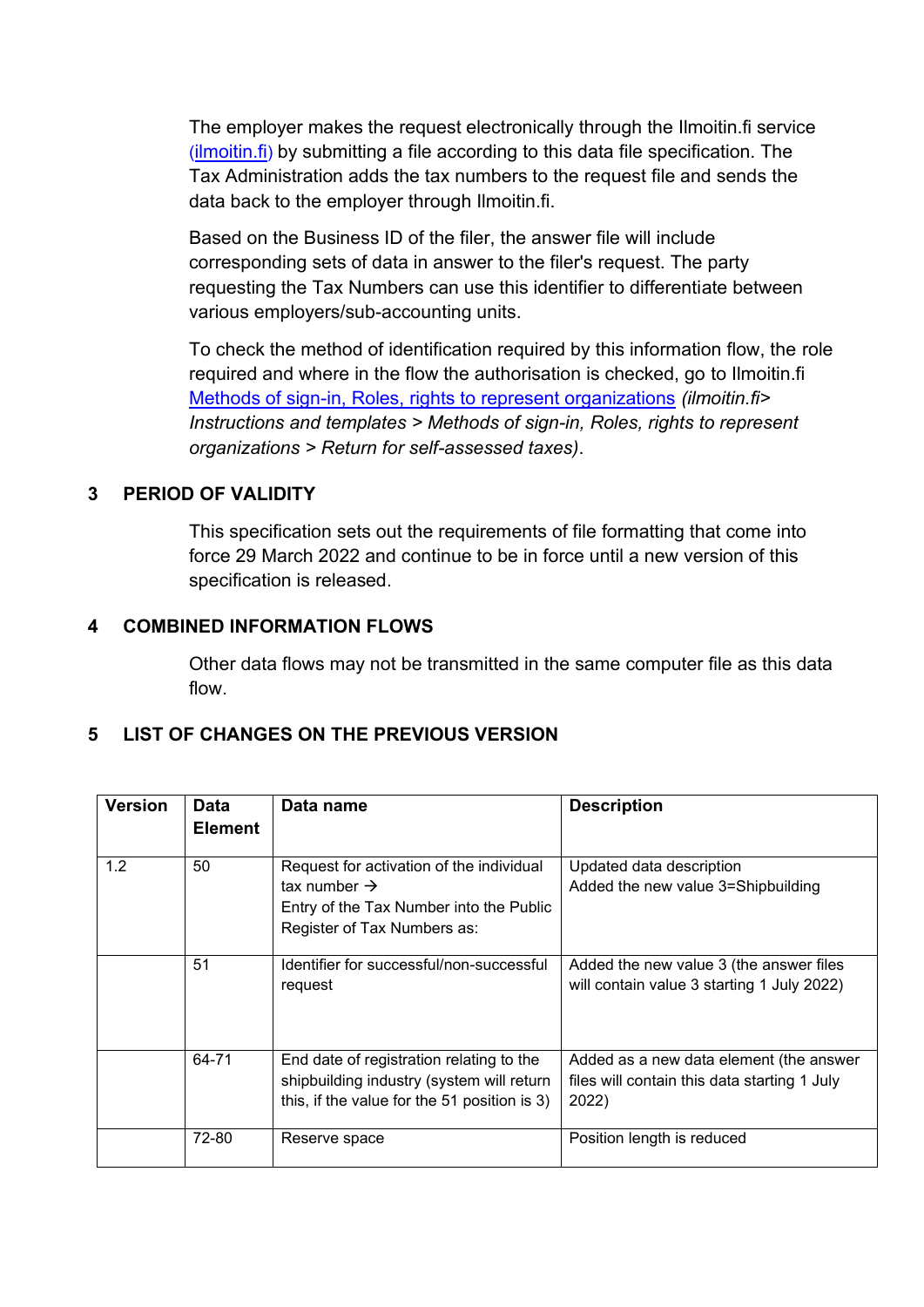## <span id="page-3-0"></span>**6 LIST OF THE DATA CONTENT**

## **Enquiry details:**

| <b>Position P/V</b> |   | <b>Description</b>                                                                                         | Format          | Permissible<br>values |
|---------------------|---|------------------------------------------------------------------------------------------------------------|-----------------|-----------------------|
| $1 - 8$             | P | Identifier of the filing                                                                                   | AN <sub>8</sub> | <b>VERONUME</b>       |
| $9 - 12$            | V | Reserve space                                                                                              | AN4             |                       |
| $13 - 23$           | P | Worker's personal identity code                                                                            | <b>HETU</b>     |                       |
| 24-36               | P | Filer's Business ID                                                                                        | ALITP2          |                       |
| 37-49               | P | <b>Employer's Business ID</b><br>When using a personal identity code, complete the<br>field with blanks    | ALITP2  HETU    |                       |
| 50                  | P | Entry of the Tax Number into the Public Register of<br>Tax Numbers as:<br>1=Construction<br>3=Shipbuilding | $+N1$           | 1,3                   |

## **Tax Administration's answer:**

| <b>Position P/V</b> |   | <b>Description</b>                                                                                                                                                                                                                                                                                                                                                                                                                                                                                                                                                                  | Format      | Permissible<br>values |
|---------------------|---|-------------------------------------------------------------------------------------------------------------------------------------------------------------------------------------------------------------------------------------------------------------------------------------------------------------------------------------------------------------------------------------------------------------------------------------------------------------------------------------------------------------------------------------------------------------------------------------|-------------|-----------------------|
| 51                  | P | Identifier for successful/non-successful request<br>$0 =$ The worker has been issued an individual Tax<br>Number. It has been activated and registered under<br>value 1=Construction.<br>1 = No individual Tax Number was found for the<br>worker, positions 52-63 are left blank.<br>$2$ = No record of the employer was found in the Tax<br>Administration's register of employers,<br>so no Tax Number will be sent to the requesting party.<br>$3$ = The worker has been issued an individual Tax<br>Number. It has been activated and registered under<br>value 3=Shipbuilding | $+N1$       | 0, 1, 2, 3            |
| 52-63               | V | Individual tax number                                                                                                                                                                                                                                                                                                                                                                                                                                                                                                                                                               | <b>AN12</b> |                       |